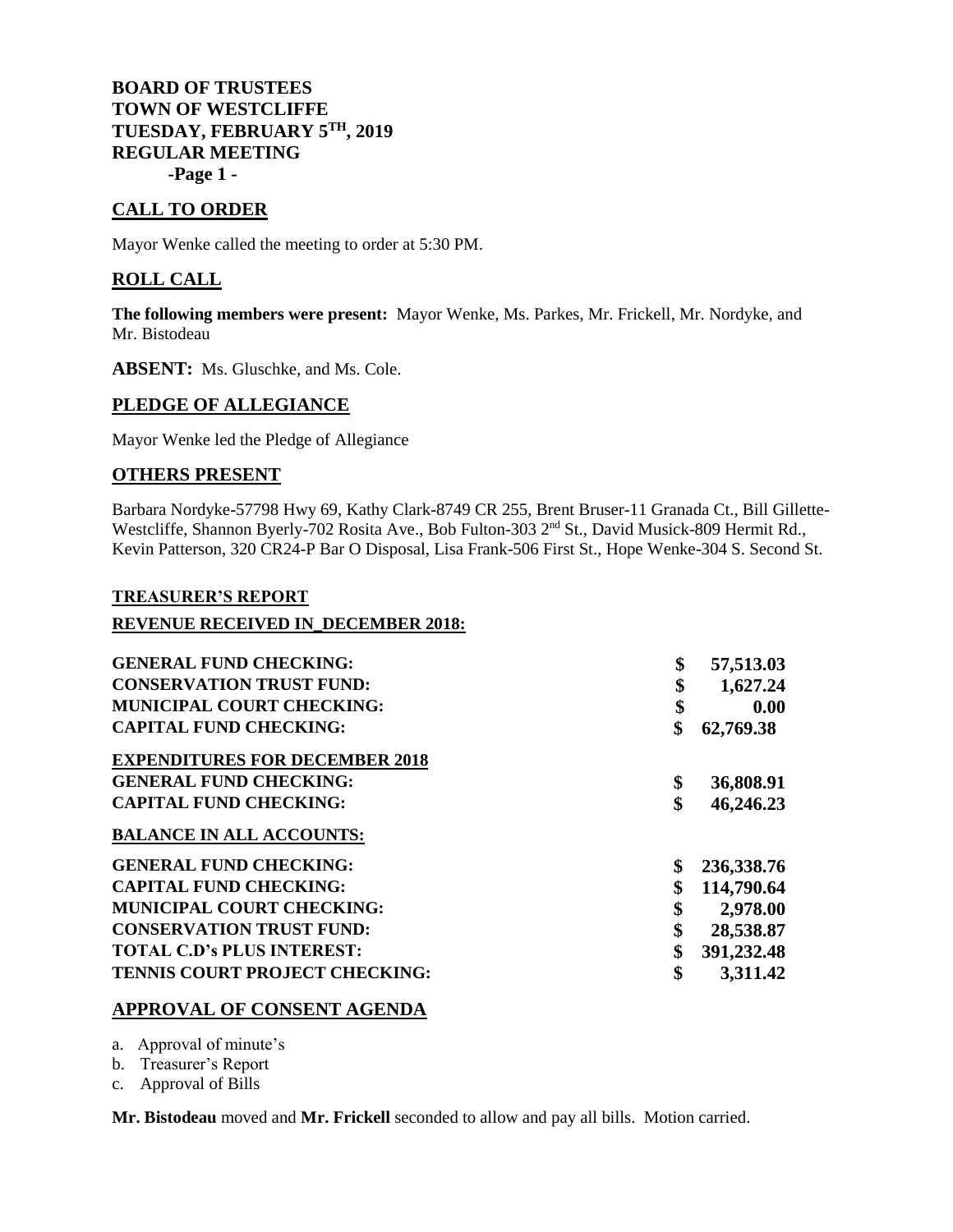# **BOARD OF TRUSTEES TOWN OF WESTCLIFFE TUESDAY, FEBRUARY 5TH, 2019 REGULAR MEETING -Page 2 –**

## **PRESENTATION:**

Mr. Brent Bruiser presented to the board of trustees a picture which he is donating to the town. The picture depicts our western heritage of ranching which was done by Dr. Bill Gillett. Dr. Gillett is well known throughout the world for his abilities to capture life.

## **OLD BUSINESS**

**a. Consideration of request to move forward with the 3-Mile Plan.**

**ACTION: Mr. Bistodeau** moved and **Ms. Parkes** seconded to move forward with the 3-Mile Plan. Motion carried.

**b. Consideration of retaining S Brand Consulting, LLC to create long range Strategic Plan.**

**ACTION: Mr. Frickell** moved and **Mr. Nordyke** seconded to retain S Brand Consulting, LLC to create long range Strategic Plan. Motion carried.

### **NEW BUSINESS**

## **a. First Quarter Sheriff's report.**

Sheriff Byerly gave his fourth quarter report (2018) to the board.

### **b. Update on the Custer County Kids Council.**

Kathy Clark gave her update on the CCKC (Custer County Kids Council). CCKC is a collaborative of local organizations, agencies, and key individuals working together to facilitate and promote quality programs and services for all children and families prenatal through Age 8. Their website is: wmvcf.org/funds/custer-county-kids-council.

### **c. Consideration of choosing a trash Disposal Company.**

**ACTION: Mr. Frickell** moved and **Ms. Parkes** seconded to choose P Bar O Disposal Trash Company. Motion carried.

Board of Trustees chose P Bar O Disposal Trash Company for the town with the understanding that the town will use Oak Disposal for rentals of Port O Lets throughout the town.

### **d. Discuss commercial fire safety inspection.**

This was postpone until March  $5<sup>th</sup>$  meeting.